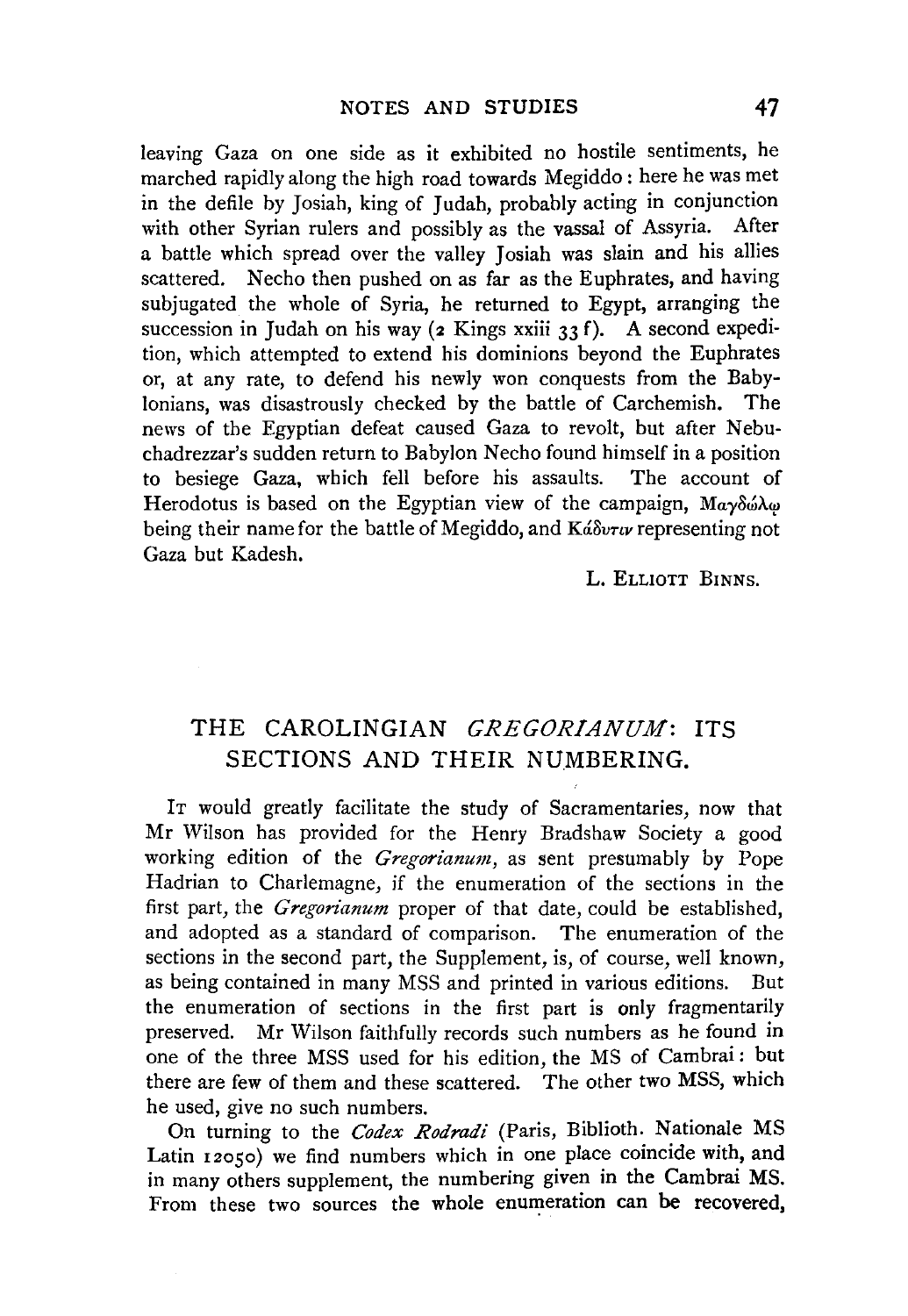subject only to a few doubtful points which further investigation may clear up.

The list of headings may be made out as follows, with some notes added on the ambiguous points in the enumeration. The numbers in brackets are conjecturally supplied; those marked with a star are from the Cambrai MS, the rest from *Codex Rodradi.* 

|                                 | Wilson p. 1<br>(1) Canon                       |                                                                                                                                             |                |
|---------------------------------|------------------------------------------------|---------------------------------------------------------------------------------------------------------------------------------------------|----------------|
|                                 | (2) Benedictio Episcoporum                     |                                                                                                                                             |                |
|                                 | (3) Ad ordinandum Episcopum                    |                                                                                                                                             | 5<br>6         |
| (4)                             | Diaconum<br>,,<br>,                            |                                                                                                                                             | 7              |
|                                 | (5) Vigiliae domini                            |                                                                                                                                             | 8              |
| (6)                             | Natale domini                                  | Ad S. Mariam Maiorem                                                                                                                        | 9              |
| (7)                             |                                                | De nocte Ad S. Anastasiam                                                                                                                   | 10             |
| (8)                             |                                                | Ad S. Petrum                                                                                                                                | 11             |
| $\left( 9\right)$               |                                                | Aliae orationes                                                                                                                             | I <sub>2</sub> |
|                                 | (10) Nat. S. Stephani                          |                                                                                                                                             | 13             |
| (11)                            | S. Iohannis Evang.<br>$\overline{\phantom{a}}$ |                                                                                                                                             | 14             |
|                                 | $(i2)$ Nat. Innocentum                         | Ad S. Paulum                                                                                                                                | 15             |
| 13                              | S. Silvestri<br>$\ddot{\phantom{0}}$           |                                                                                                                                             | 15             |
|                                 | can be deduced without any doubt.              | This is the earliest number given in Rodr. From it the preceding ones                                                                       |                |
| 14                              | In Octabas Domini                              | Ad S. Mariam ad Martyres                                                                                                                    | 16             |
|                                 | their own here.                                | This Mass is followed by two Sunday Collects which are found again in<br>§ vii and § viii of the Appendix. They evidently have no number of |                |
|                                 | (15) Epyphania                                 | Ad S. Petrum                                                                                                                                | 17             |
| 16                              | Nat. S. Felicis in Pincis                      |                                                                                                                                             | 18             |
| 17                              | S. Marcelli Pape<br>$\overline{\mathbf{z}}$    |                                                                                                                                             | 19             |
| 18                              | S. Priscae<br>,                                |                                                                                                                                             | 19             |
| 19                              | S. Fabiani<br>,                                |                                                                                                                                             | 20             |
| 20                              | S. Sebastiani<br>٠,                            |                                                                                                                                             | 20             |
| Eodem die but different number. |                                                |                                                                                                                                             |                |
| 2 I                             | S. Agnae<br>$\overline{\mathbf{z}}$            |                                                                                                                                             | 2 I            |
| 22                              | S. Vincentii<br>,                              |                                                                                                                                             | 2 I            |
| 23                              | S. Agne secundo<br>,,                          |                                                                                                                                             | 2 I            |
| 24                              | Yppapanti                                      | Ad S. Mariam                                                                                                                                | 22             |
|                                 |                                                | Oratio ad Collectam Ad S. Adrianum                                                                                                          |                |
| 25                              |                                                | Missa ad S. Mariam Maiorem                                                                                                                  | 22             |
| 26                              | Nat. S. Agathae                                |                                                                                                                                             | 23             |
| 2.7                             | S. Valentini<br>,,                             |                                                                                                                                             | 24             |
| 28                              | S. Gregorii Papae<br>$, \,$                    |                                                                                                                                             | 24             |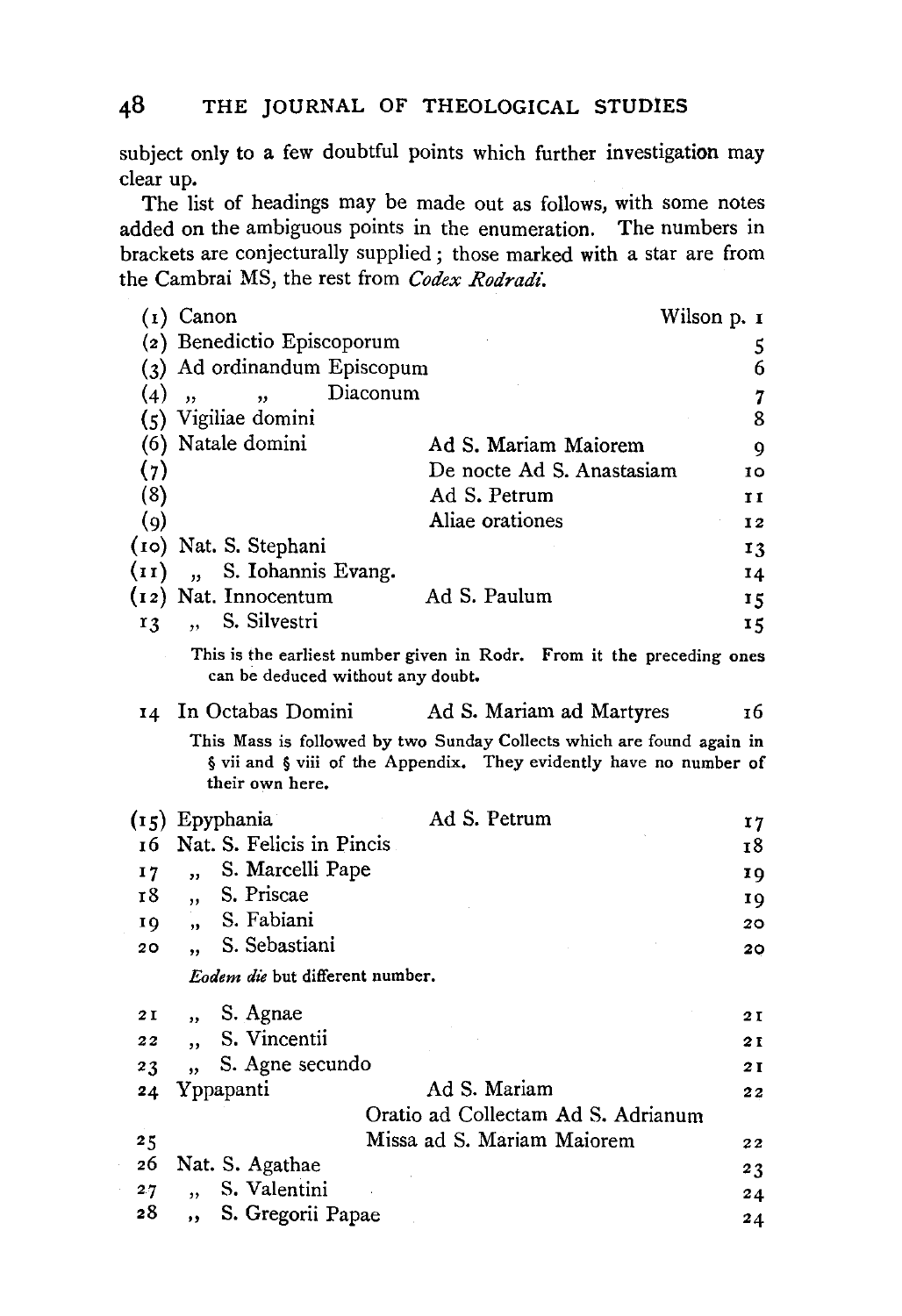|                | 29 Adnuntiatio S. Mariae                                    |                                                                         | Wilson p. 24    |
|----------------|-------------------------------------------------------------|-------------------------------------------------------------------------|-----------------|
|                |                                                             | The first collect is presumably for the Collecta: the second is headed  |                 |
|                |                                                             | ad Missam : but all are included in one section-unlike §§ 24, 25 above, |                 |
|                | or §§ 33, 34 and §§ 172, 173 below.                         |                                                                         |                 |
| 30             | In Septuagesima                                             | Ad S. Laurentium foris murum                                            | 25              |
| 3 <sup>T</sup> | In Sexagisima                                               | Ad S. Paulum                                                            | 25              |
| 3 <sup>2</sup> | In Quinquagesima                                            | Ad S. Petrum                                                            | 26              |
| 33             | Feria iv                                                    | Collecta ad S. Anastasiam                                               | 26              |
| 34             |                                                             | Missa ad S. Sabinam                                                     | 26              |
| 35             | Feria v                                                     | Ad S. Georgium                                                          | 27              |
| 36             | Feria vi                                                    | Ad SS. Iohannem et Paulum                                               | 27              |
| 37             | In Quadragesima                                             | Ad S. Iohannem in Lateranis                                             | 28              |
|                | a number for each.                                          | The days of Lent follow, with their Stations marked, and Rodr. gives    |                 |
|                | $38-42$ Fe. ij-Fe. vj                                       |                                                                         | $28 - 31$       |
| 43             | Sabbatum in x <sub>II</sub> lectiones                       | Ad S. Petrum                                                            | 3 <sup>T</sup>  |
| 44             |                                                             | Ad Missas                                                               | 3 <sup>2</sup>  |
| 45             | Die dominico                                                | Vacat.                                                                  | 32              |
|                | But three collects are given.                               |                                                                         |                 |
|                |                                                             |                                                                         |                 |
|                | 46-51 Fe. ij-Sabbatum                                       |                                                                         | $32 - 35$       |
|                | 52 Die dominica                                             | Ad S. Laurentium foris murum                                            | 35              |
|                | 53-58 Fe. ij-Sabbatum                                       |                                                                         | $36 - 38$       |
|                | 59 Die dominico                                             | Ad Hierusalem                                                           | 39              |
|                | 60-65 Fe. ij-Sabbatum<br>66 Die dominica de passione domini | Ad S. Petrum                                                            | $39 - 42$       |
|                | $67 - 71$ Fe. ij-Fe. vi                                     |                                                                         | 42              |
|                | 72 Sabbatum                                                 | Ad S. Petrum quando eleemosina datur                                    | $43 - 45$<br>45 |
| $73 -$         | Die dominica in palmis                                      | Ad S. Iohannem in Lateranis                                             | 46              |
|                | 74 Fe. ij                                                   | Ad S. Praxidem                                                          | 46              |
|                | 75 Fe. iij                                                  | Ad S. Priscam                                                           | 47              |
|                | $(76)$ Fe. iv                                               | Ad S. Mariam Maiorem                                                    | 47              |
|                | (77) Oratio in Cena domini ad Missam                        |                                                                         | 48              |
|                | 78 & 78* Exorcismus olei                                    |                                                                         | 50              |
|                | The number is given in both authorities.                    |                                                                         |                 |
|                |                                                             | 79* Orationes quae dicendae sunt v Feria Maiore in Hierusalem           | 5 <sub>I</sub>  |
|                | (80) Benedictio salis                                       |                                                                         | 53              |
| 81             | Or, ad catechuminum faciendum                               |                                                                         | 53              |
|                |                                                             | (82) Or. super infantes in quadragesima ad iv euangelia                 | 54              |
|                | 83 Or. in Sabbato Paschae                                   |                                                                         | 54              |
|                | (84) Or. quae dicuntur ad lectiones in ecclesia             |                                                                         | 54              |
|                | (85) Benedictio Fontis                                      |                                                                         | 55 <sub>1</sub> |

VOL. XVIII. E

 $\bar{\gamma}$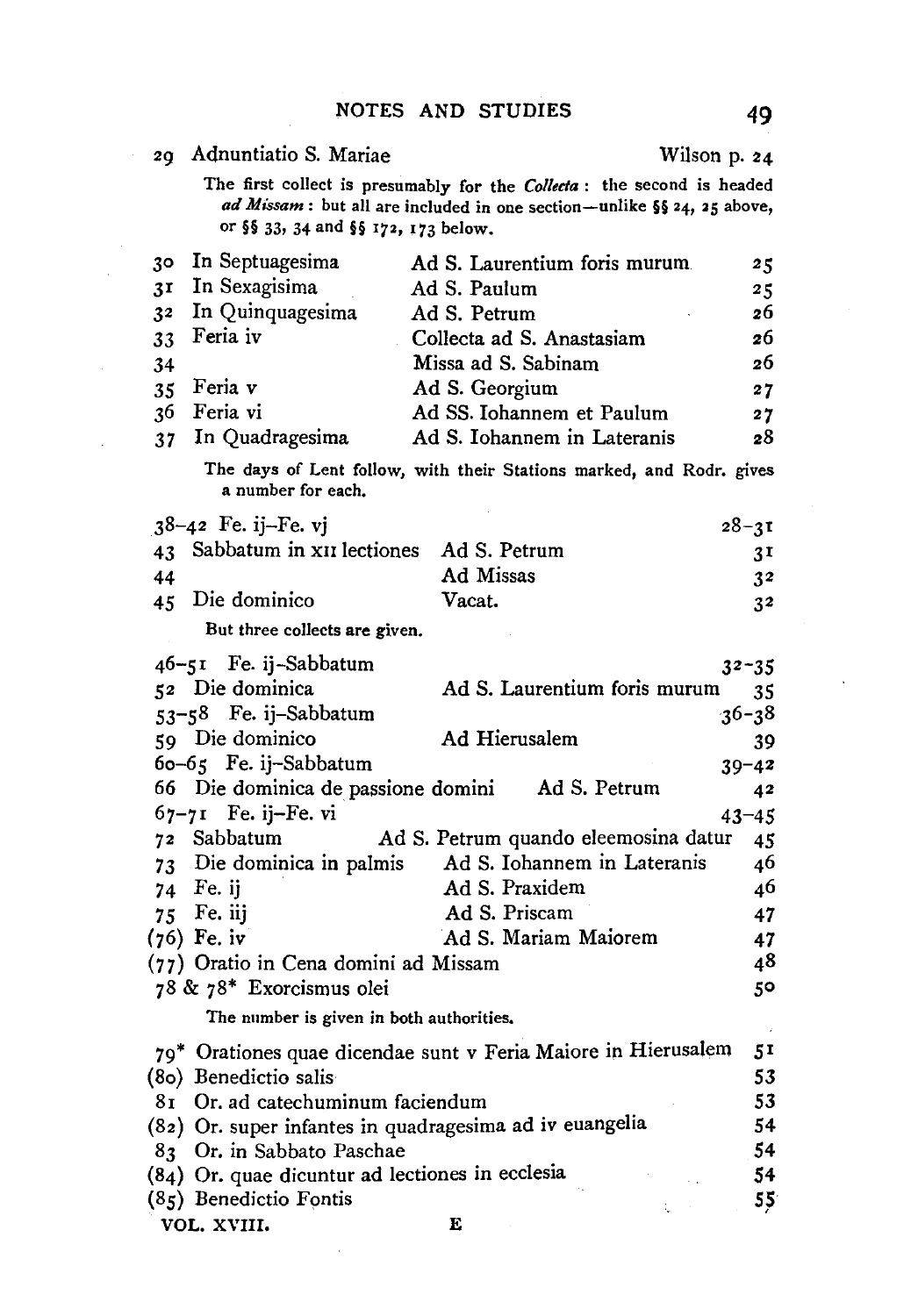# 50 THE JOURNAL OF THEOLOGICAL STUDIES

| (86) Or. ad infantes consignandos                                      | Wilson p. 57                                                                                                                                       |     |
|------------------------------------------------------------------------|----------------------------------------------------------------------------------------------------------------------------------------------------|-----|
| 87 Or. in Sabbato Sancto in Nocte ad Missam                            |                                                                                                                                                    | 58  |
| probable.                                                              | There is some doubt as to the position of the numbers between $83$ and $87$ :<br>but no other distribution of them than the one given above seems  |     |
| 88 Or. in Dominica Sancta ad Missam                                    |                                                                                                                                                    | 59  |
| (89) Fe. ij in albas                                                   | Ad S. Petrum                                                                                                                                       | 60. |
| 90 Fe. iij                                                             | Ad S. Paulum                                                                                                                                       | 6г  |
| 91 Fe. iv                                                              | Ad S. Laurentium foris murum                                                                                                                       | 62  |
| 92 Fe. v                                                               | Ad Apostolos                                                                                                                                       | 63  |
| 93 Fe. vi                                                              | Ad S. Mariam ad Martyres                                                                                                                           | 64  |
| $(94)$ Sabbatum                                                        | Ad S. Iohannem                                                                                                                                     | 65  |
| (95) Die Dominico post albas                                           |                                                                                                                                                    | 65  |
| (96) Aliae orationes paschales                                         |                                                                                                                                                    | 66  |
| (97) Nat. SS. Tiburtii et Valeriani                                    |                                                                                                                                                    | 69  |
| 98*<br>S. Georgii<br>$\ddot{\phantom{a}}$                              |                                                                                                                                                    | 69  |
| beyond those suggested above.                                          | The Cambrai MS gives this as xcviiii, probably by mistake. There seems<br>in the preceding matter since No. 93 no room for an additional number    |     |
| (99) Laetania Maior                                                    | Ad S. Laurentium in Lucinae                                                                                                                        | 70  |
| (100)                                                                  | Ad Missam                                                                                                                                          | 70  |
| as forming § 100.                                                      | If the Cambrai MS is right in its No. 99, these two must be taken together                                                                         |     |
| (101) Nat. S. Vitalis                                                  |                                                                                                                                                    | 71  |
| " Apostolorum Philippi et Iacobi<br>(102)                              |                                                                                                                                                    | 71  |
| SS. Alexandri Eventii et Theodoli<br>$103*$<br>$\overline{\mathbf{B}}$ |                                                                                                                                                    | 72  |
| (104)? " S. Iohannis ante Portam Latinam                               |                                                                                                                                                    | 72  |
| SS. Gordiani et Epimachi<br>$(105)$ ?,                                 |                                                                                                                                                    | 72  |
| (106)? " S. Pancratii                                                  |                                                                                                                                                    | 73  |
| S. Mariae ad Martyres<br>$107*$<br>$\mathbf{r}$                        |                                                                                                                                                    | 73  |
| higher number also agrees with what follows.                           | The Cambrai MS gives this as cvi. but this is probably a mistake for cvii,<br>since three distinct sections have intervened since No. 103; and the |     |
| (108) In Ascensa Domini                                                |                                                                                                                                                    | 74  |
| (109) Nat. S. Urbani papae                                             |                                                                                                                                                    | 75  |
| (110) Incipiunt orationes de Pentecosten, die Sabbato                  | ante                                                                                                                                               |     |
| descensum fontis                                                       |                                                                                                                                                    | 75  |
|                                                                        | (111) Orationes ad Missam in Sabbato Pentecosten post ascensum                                                                                     |     |
| fontis                                                                 |                                                                                                                                                    | 77  |
| (112) Die Dominico                                                     | Ad S. Petrum                                                                                                                                       | 78  |
| $(113)$ Fe. ij                                                         | Ad Vincula                                                                                                                                         | 79  |
| $(114)$ Fe. iij                                                        | Ad S. Anastasiam                                                                                                                                   | 79  |

 $\mathcal{A}$ 

 $\bar{z}$ 

 $\bar{\phantom{a}}$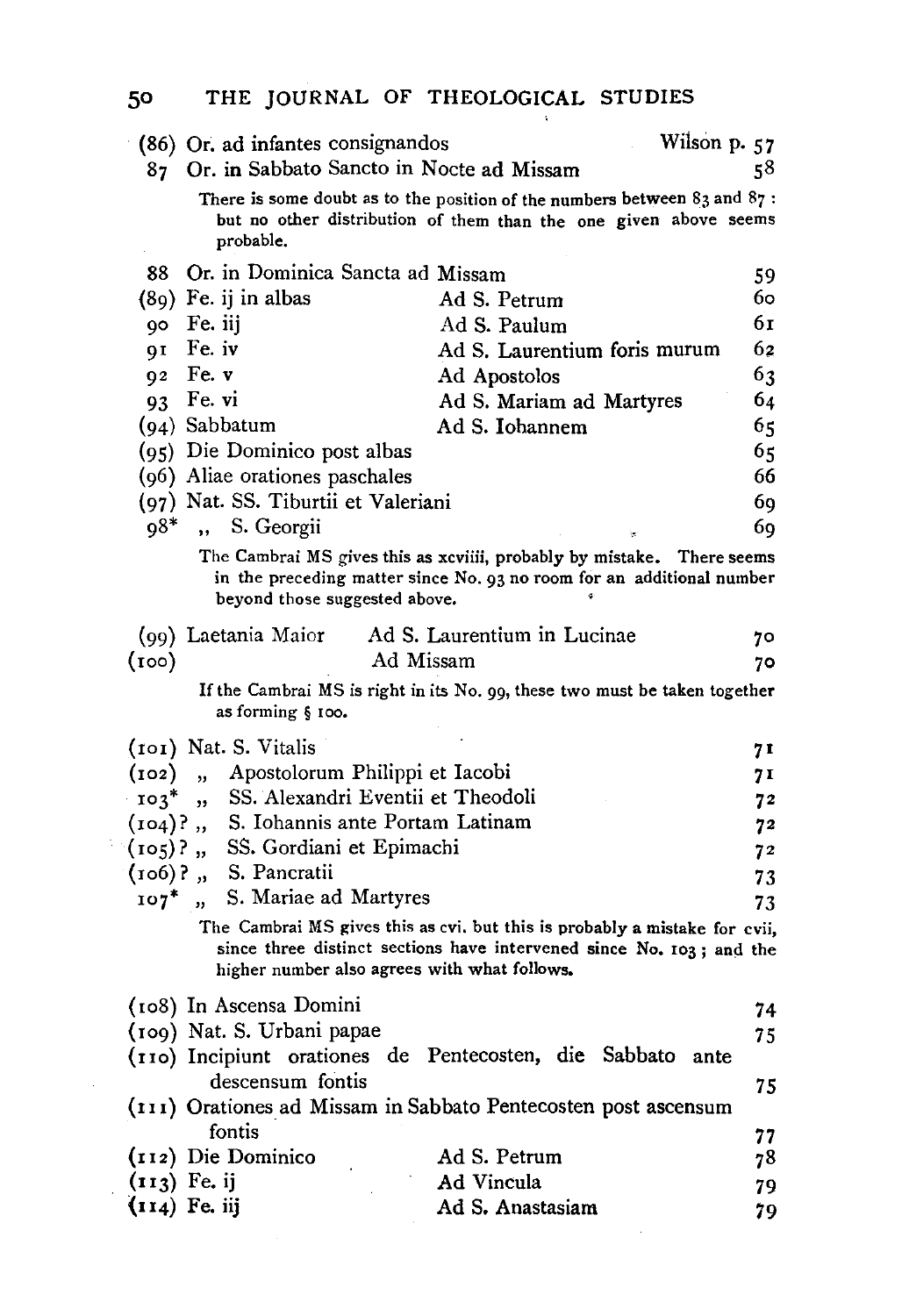| $(r15)$ Fe. iv |                                                         | Ad S. Mariam Maiorem Wilson p. 79                                                                                                                                                                                          |     |
|----------------|---------------------------------------------------------|----------------------------------------------------------------------------------------------------------------------------------------------------------------------------------------------------------------------------|-----|
| (116) Fe. vi   |                                                         | Ad Apostolos                                                                                                                                                                                                               |     |
|                | 117* Sabbatum in XII lectiones Mense quarto             |                                                                                                                                                                                                                            | 80  |
|                | in Ménard's Sacr. S. Eligii.                            | There is no separate number for the Mass as in $\S$ 43 above; but there the<br>heading Ad Missas is found which is not found here, nor on the two<br>other Ember Saturdays §§ 166, 191. The heading survives at this point |     |
|                | 118* Die dominico vacat                                 |                                                                                                                                                                                                                            | 81  |
|                | (119) Dedic. Basilicae S. Nicomedis                     |                                                                                                                                                                                                                            | 82  |
|                | (120) Nat. SS. Marcellini et Petri                      |                                                                                                                                                                                                                            | 82  |
|                | (121) "SS. Marci et Marcelliani                         |                                                                                                                                                                                                                            | 83  |
|                | (122), SS. Protasi et Gervasii                          |                                                                                                                                                                                                                            | 83  |
|                | (123) Vigilia S. Iohannis Baptistae                     |                                                                                                                                                                                                                            | 83  |
| $(124)$ Nat.   | <b>S.</b><br>$\overline{\mathbf{z}}$<br>,,              | in prima missa                                                                                                                                                                                                             | 84  |
|                | $(125)$ Item alia                                       |                                                                                                                                                                                                                            | 84  |
|                | heading ALIAE ORATIONES (p. 85) instead.                | This seems the more likely place for No. 125: but it might go with the                                                                                                                                                     |     |
|                | (126) Nat. SS. Iohannis et Pauli                        |                                                                                                                                                                                                                            | 85  |
|                | $(127)$ , S. Leonis papae                               |                                                                                                                                                                                                                            | 86  |
|                | (128) Vig. S. Petri                                     | Oratio ad Missam                                                                                                                                                                                                           | 86  |
|                |                                                         | The last three words form part of the heading and seem to be contrasted<br>with the heading AD VIGILIAS IN NOCTE which follows the mass.<br>there seems no separate number available for this heading.                     | But |
|                | 129* Nat. S. Petri                                      |                                                                                                                                                                                                                            | 87  |
|                | determined with very little room for doubt.             | There is no number again till $\S$ 180 : but the places of the numbers can be                                                                                                                                              |     |
|                | (130) Nat. S. Pauli                                     |                                                                                                                                                                                                                            | 88  |
|                | (131) In Octabas Apostolorum                            |                                                                                                                                                                                                                            | 89  |
|                | (132) Nat. SS. Processi et Martiniani                   |                                                                                                                                                                                                                            | 89  |
|                | $(133)$ , Septem Fratrum                                |                                                                                                                                                                                                                            | 90  |
|                | (134), SS. Felicis Simplicii Faustini et Beatricis      |                                                                                                                                                                                                                            | 90  |
| (135)          | SS. Abdon et Sennes<br>$\rightarrow$                    |                                                                                                                                                                                                                            | gτ  |
|                | (136) Ad S. Petrum ad Vincula                           |                                                                                                                                                                                                                            | 91  |
|                | (137) Nat. S. Stephani episcopi                         |                                                                                                                                                                                                                            | 91  |
| (138)          | S. Xysti episcopi<br>$\ddot{\phantom{a}}$               |                                                                                                                                                                                                                            | 92  |
|                |                                                         | With BENEDICTIO VIAE, but not, apparently, as a separate section.                                                                                                                                                          |     |
|                | (139) Item in eodem die. Nat. S. Filicissimi et Agapiti |                                                                                                                                                                                                                            | 93  |
|                | (140) Nat. S. Ciriaci                                   |                                                                                                                                                                                                                            | 93  |
|                | (141) Vig. S. Laurentii                                 |                                                                                                                                                                                                                            | 93  |
|                | (142) Nat. S. Laurentii                                 | In prima missa                                                                                                                                                                                                             | 94  |
| (143)<br>(144) | S. Tiburtii                                             | Item ad missam                                                                                                                                                                                                             | 94  |
|                |                                                         |                                                                                                                                                                                                                            | 95  |

 $\mathcal{A}$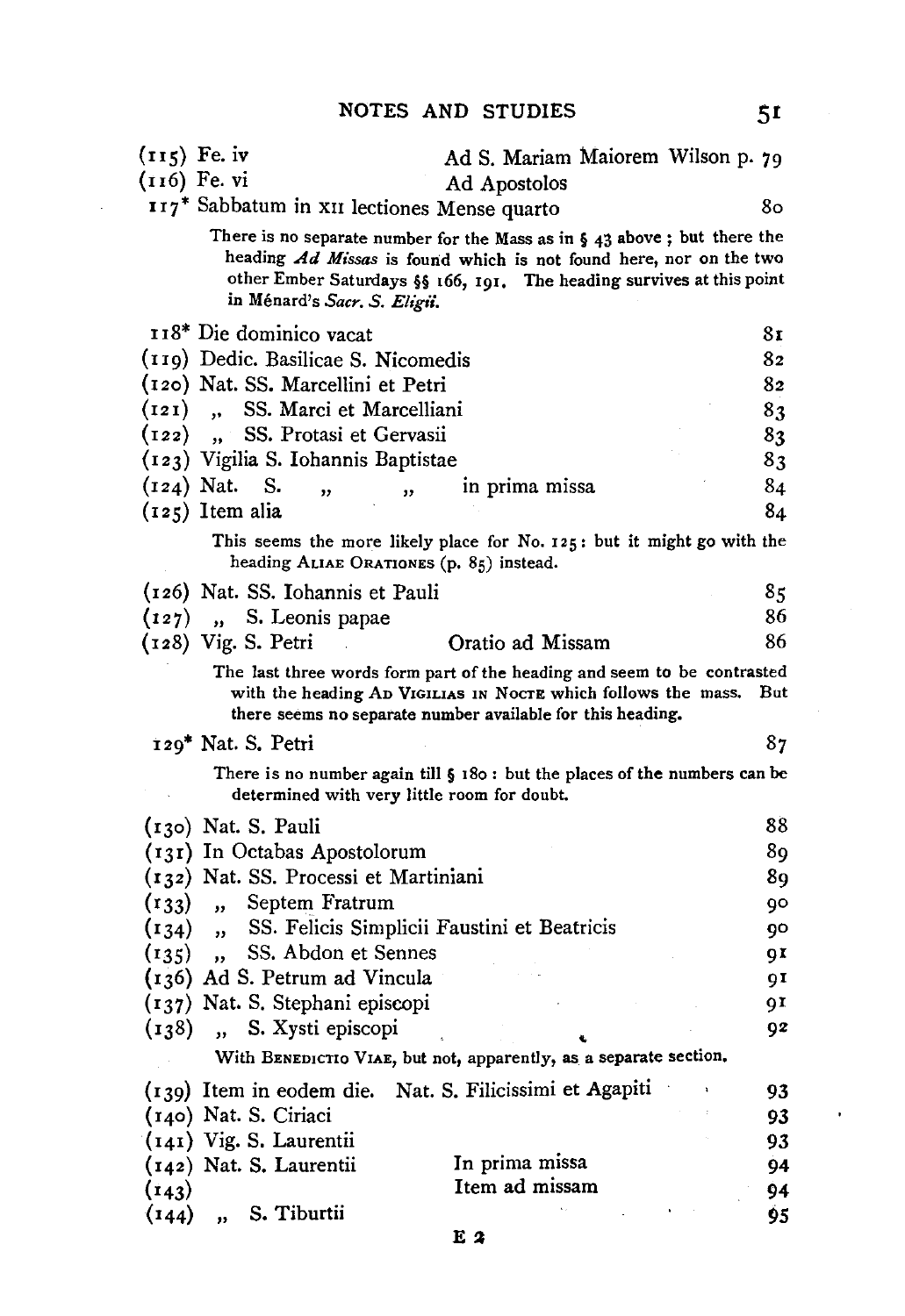|           | (145) Nat. S. Yppoliti                                                              | Wilson p. 95 |
|-----------|-------------------------------------------------------------------------------------|--------------|
|           | (146) "S. Eusebii presbiteri                                                        | 96           |
|           | (147) Vig. Adsumptionis S. Mariae                                                   | 96           |
|           | (148) Adsumptio S. Mariae                                                           | 97           |
| (149)     | Alia ad Missam                                                                      | 97           |
|           | Probably a separate section: cp. Nos. 24, 33, 155, and 172: but contrast<br>No. 29. |              |
|           | (150) Nat. S. Agapiti                                                               | 97           |
| (151)     | S. Timothei<br>$\mathbf{u}$                                                         | 98           |
| $(152)$ " | S. Hermetis                                                                         | 98           |
|           | $(r_{53})$ , S. Sabinae                                                             | 99           |
| (154)     | " SS. Felicis et Adaucti                                                            | 99           |
| (155)     | " Natiuitas S. Mariae                                                               | 99.          |
| (156)     | Ad Missam                                                                           | 100          |
|           | See No. 149.                                                                        |              |
|           | (157) Nat. SS. Proti et Iacinctii                                                   | 100          |
|           | (158) "SS. Cornelii et Cipriani                                                     | 101          |
|           | (159) Exaltatio S. Crucis                                                           | IOI          |
|           | (160) Nat. S. Nicomedis                                                             | 101          |
| (161)     | S. Eufemiae<br>$\ddot{\phantom{a}}$                                                 | 102          |
|           | (162) Die suprascripto Nat. SS. Luciae et Geminiani                                 | 102          |
|           | (163) Mense septimo orationes Die Dominico Ad S. Petrum                             | 103          |
|           | $(164)$ Fe. iv<br>Ad S. Mariam Maiorem                                              | 103          |
|           | $(165)$ Fe. vj<br>Ad Apostolos                                                      | 103          |
|           | Ad S. Petrum in XII lectiones<br>(166) Sabbatum                                     | 104          |
|           | (167) Die Dominica vacat                                                            | 105          |
|           | (168) Nat. SS. Cosme et Damiani                                                     | 105          |
|           | (169) Dedicatio Basilicae S. Angeli Michaelis                                       | 105          |
|           | (170) Nat. S. Marci papae                                                           | 106          |
| $(171)$ , | S. Calisti papae                                                                    | 106.         |
| (172)     | Collecta ad SS. Cosmam et Damianum<br>S. Caesarii<br>$\mathbf{r}$                   | 107          |
| (173)     | Ad Missam                                                                           | 107          |
|           | Cp. §§ 24, 33 and probably also 148, 155.                                           |              |
| (174)     | SS. Quattuor Coronatorum<br>,,                                                      | 107          |
| (175)     | S. Theodori<br>$\bullet$                                                            | 108.         |
| (176)     | S. Mennae<br>$\bullet$                                                              | 108.         |
| (177)     | S. Martini<br>o i                                                                   | 108          |
| (178)     | S. Ceciliae<br>$\mathbf{a}$                                                         | 109          |
| (179)     | S. Clementis<br>$\overline{\mathbf{B}}$                                             | 109.         |
|           | 180* Item eodem die Nat. S. Felicitatis                                             | 110          |
|           | 181* Nat. S. Chrysogoni                                                             | 110          |

 $\sim$   $\sim$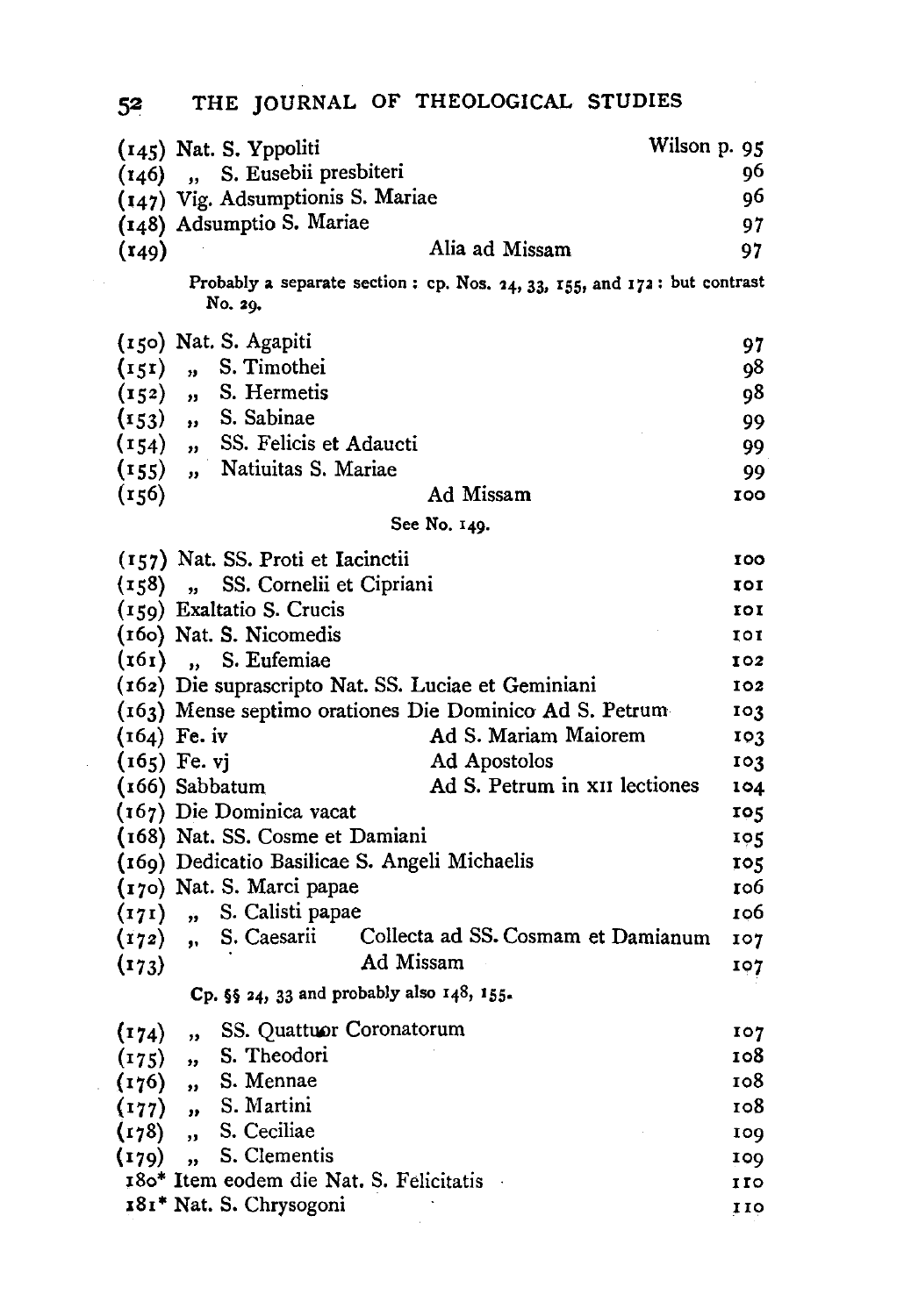|        |                         | (182) Nat. S. Saturnini                                              | Wilson p. 110        |            |
|--------|-------------------------|----------------------------------------------------------------------|----------------------|------------|
|        |                         | (183) Item eodem die Vig. S. Andreae                                 |                      | III        |
|        |                         | (184) Nat. S. Andreae                                                |                      | III        |
|        |                         | (185) Orationes de Aduentu Domini                                    | Dominica Prima       | 113        |
| (186)  |                         |                                                                      | Dominica Secunda     | 113        |
|        |                         | $(187)$ Nat. S. Luciae                                               |                      | 113        |
|        | (188) Dominica iii      |                                                                      | Ad S. Petrum         | 114        |
|        | 189* Fe. iv             |                                                                      | Ad S. Mariam Maiorem | 114        |
|        | 190* Fe. vi             |                                                                      | Ad Apostolos         | 115        |
|        |                         | (191) Sabbatum in XII lectiones                                      | Ad S. Petrum         | 115        |
|        |                         | 192* Die dominica vacat                                              |                      | 116        |
|        |                         | 193* Aliae orationes de Aduentu                                      |                      | 116        |
|        |                         | (194) Oratio quando leuantur reliquiae                               |                      | 117        |
| $195*$ | $\overline{\mathbf{B}}$ | in dedicatione ecclesiae                                             |                      | 117        |
| (196)  | $\overline{\mathbf{B}}$ | post velatum altare                                                  |                      | 117        |
|        | (197) Ad Missas         |                                                                      |                      | 118        |
|        |                         | 198 Oratio in Natali papae                                           |                      | 119        |
|        |                         | This is the latest number recoverable from these two MSS.            |                      | It is not, |
|        |                         | therefore, certain that the further sections were numbered: but pro- |                      |            |
|        |                         | bably they were, and ran much as follows.                            |                      |            |
|        |                         | (199) Oratio in Ordinatione presbiteri                               |                      | I 2 O      |
| (200)  | $\ddot{\phantom{0}}$    | ad Sponsas benedicendas                                              |                      | I 20       |
|        |                         | (201) Orationes pro peccatis                                         |                      | I22        |
|        |                         | (202) Incipiunt orationes cotidianae                                 |                      | 126        |
| (203)  | $\overline{\mathbf{z}}$ | matutinales<br>,,                                                    |                      | 132        |
| (204)  | ,,                      | vespertinales seu matutinales<br>,,                                  |                      | 133        |
|        |                         | (205) Oratio ad baptizandum infirmum                                 |                      | 136        |
| (206)  | ,,                      | aquae ad baptizandum infirmum                                        |                      | 136        |
| (207)  | ,,                      | exorcizatae in domo<br>55                                            |                      | 137        |
| (208)  | ,,                      | ad visitandum infirmum                                               |                      | 138        |
| (209)  | ,                       | super paenitentem                                                    |                      | 138        |
| (210)  | ,,                      | ad agapem pauperum                                                   |                      | 138        |
| (211)  | ,                       | ad capillaturam                                                      |                      | 138        |
| (212)  | ,                       | ad clericum faciendum                                                |                      | 139        |
| (213)  | ,,                      | ad barbas tondendas                                                  |                      | 139        |
| (214)  | ,                       | ad diaconam faciendam                                                |                      | 139        |
| (215)  | ,,                      | ad ancillas dei velandas                                             |                      | 139        |
| (216)  | ,                       | ad abbatem faciendum vel abbatissam                                  |                      | 140        |
| (217)  | $\overline{\mathbf{r}}$ | in tempore belli                                                     |                      | 140        |
| (218)  | 55                      | pro his qui iter agunt                                               |                      | 140        |
| (219)  | ,,                      | pro pluuia postulanda                                                |                      | 140        |
| (220)  | ,                       | quando multum pluit                                                  |                      | 140        |
| (221)  | as i                    | in area                                                              |                      | 141        |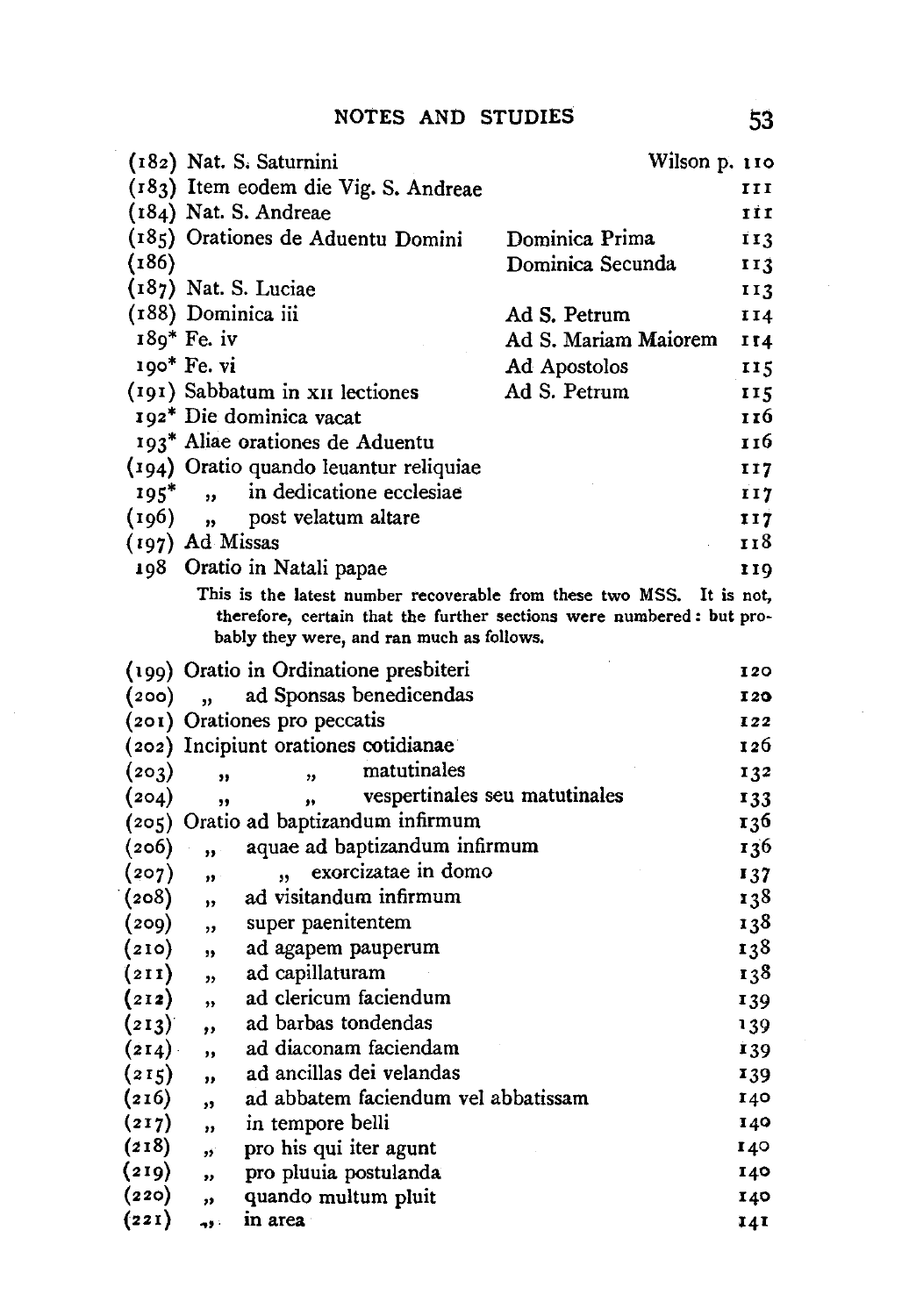### 54 THE JOURNAL OF THEOLOGICAL STUDIES

| (222) Oratio pro peste animalium      |                                                  | Wilson p. $141$ |
|---------------------------------------|--------------------------------------------------|-----------------|
| $(223)$ Orationes pro peste animalium |                                                  | 14 I            |
|                                       | (224) Oratio super episcopum defunctum           | I42             |
|                                       | $(225)$ Item aliae orationes in Agenda mortuorum | 142             |
| (226) Oratio ad pontificem ordinandum |                                                  | 143             |

It cannot be doubted that the *libel/us* composed of these sections was an archetypal document, which underlies most of the subsequent Frankish Gregorian Sacramentaries that are extant. The Hucusque Frankish Gregorian Sacramentaries that are extant. preface makes it clear that this was supposed to be (apart from a few additions) the book of Gregory I. It is not, however, equally certain that it is the book which Pope Hadrian sent to Charlemagne, though there is much to be said for the supposition.

If so, it is strange that the Pope's model volume should not have been a more carefully compiled and a more complete representative of the Use of Rome. Even a small scrutiny, such as that which has produced the table of sections given above, reveals considerable marks of inaccuracy, and lack of system. For example-

r. The Mass of Ember Saturday is properly distinguished from the preceding service at  $\S$  44, but not at  $\S$  117, 166, or 191.

2. There is added to the Mass of January I a pair of collects *In alia dominica.* These apparently are meant to serve for Sundays after Christmas, and, indeed, they figure thus in the *Hucusque* Supplement (§§ vii, viii); but the provision is inadequate, and the numbering does not distinguish them.

3· In three places the *Collecta* is noted, §§ 24 (Candlemas), 33 (Ash Wed.), and 172 (Caesarius): probably the same is implied, though not noted, at 29 (Annunciation), 99 (Laetania Maior), 148 (Assumption), and 155 (Nativ. B. V. M.): possibly also on the Ember Wednesdays and those in the fourth and sixth weeks of Lent, i. e. when two collects are provided.

4· *Aliae orationes* is the heading of a section at Christmas (g), Easter (96), St John Baptist (125), and Advent (193). In some of these cases the section seems to include prayers which would more properly be headed *Adfontes,* or *AdS. Andream.* 

In § 9 the fifth and sixth are called in the Rheims MS 213 *'Ad fontes'* and *'AdS. Andream'.* 

In § g6 the same MS calls the first of the section *'Ad S. Andream* ' and the last of the preceding section *'Ad fontes* '.

In § I 2 5 Menard's Sacramentary heads the last of the section *'Ad matutinos* ', and it is followed by the *'Ad fontes'* OSD da cordibus, which here is in the previous section.

In these four cases the heading ALIAE 0RATIONES seems. to begin